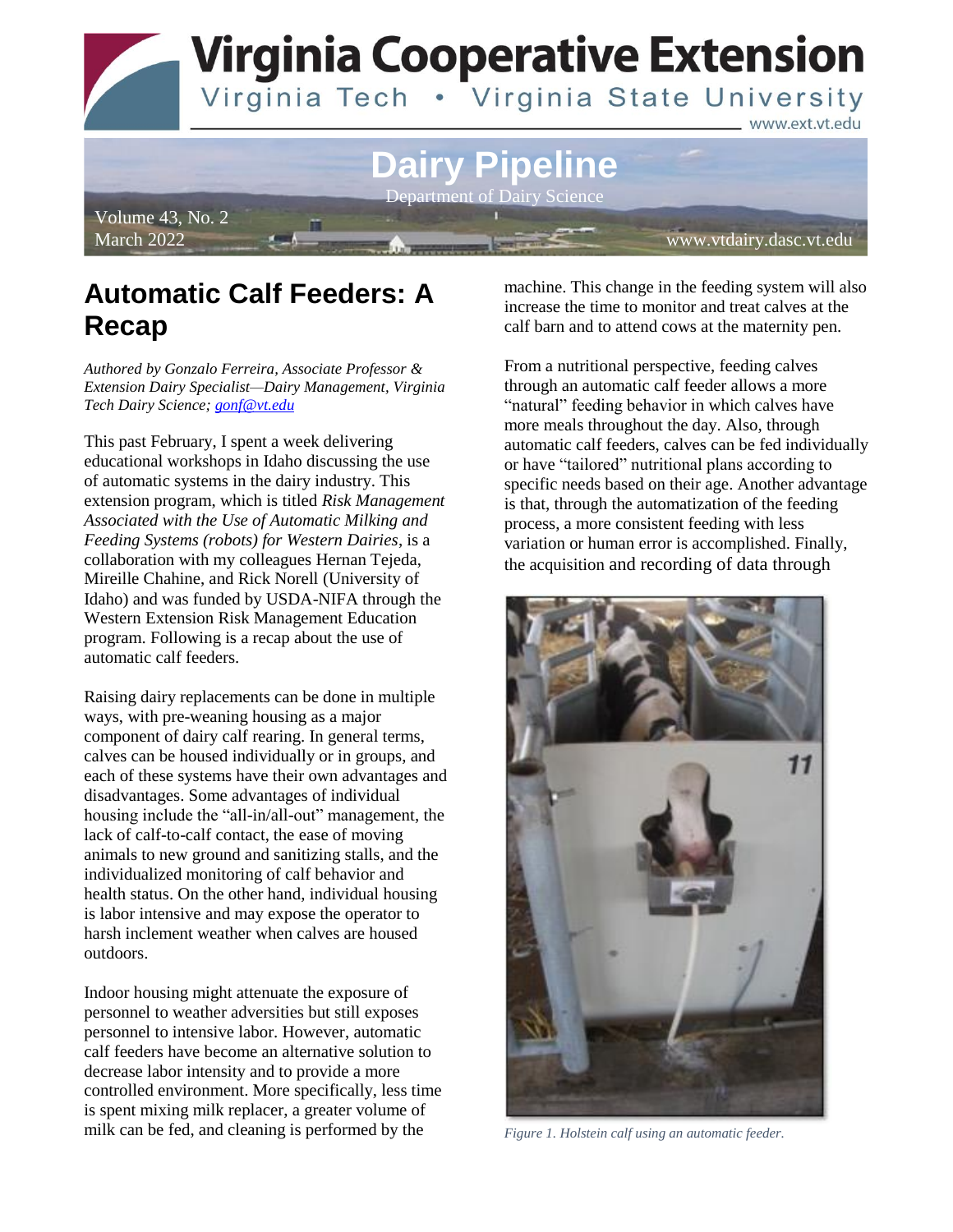the system permit a comprehensive monitoring of the health status of the calves. These data include daily intake, drinking speed, and the number of rewarded or unrewarded visits to the feeder.

Every system has its challenges, and group housing with automatic calf feeders is not an exception to this rule. The most concerning challenge is the prevention of diseases. Because calves are housed in groups, the spread of disease through nose-to-nose contact is harder to control in this system. Still, if nose-to-nose contact could be controlled, spreading of disease by suckling from a common nipple cannot be avoided. Another challenge of the system is the unwanted behavior known as cross-suckling, which may lead to lesions and infections.

Training calves to drink from the feeder nipple is another challenge that requires careful consideration. In this regard, researchers from University of Kentucky recommend "initiating" calves to the nipple while they are housed in hutches during the first 10 to 14 days of life, which are the most critical ones in the pre-weaning period. The outcome of this individualized training is faster learning by the calf to drink from the nipple of the automatic calf feeder and less dependence on operators, which could reduce labor costs.

Cleanliness is paramount for successful use of automatic calf feeders. The cleaning routine should include cleaning and sanitation of nipples once a day, an (automatic) cleaning of the mixing cup multiple times a day, a cleaning of the milk circuit or hoses (ideally once a day), the cleaning of the pen, and the cleaning of water troughs.

Lastly, but not least, a proper design of the barn is critical for the success of the grouping housing with automatic calf feeders. When designing the barn, ensure there is adequate ventilation. Make sure that the predominant winds cross the barn without any obstructions, such as trees or other buildings. Also, ventilation must be sufficient but without drafts when using positive pressure ventilating systems in the winter. As far as barn size, 35-40 squared-foot per calf of bedding area should be available in the calf pens. Finally, make sure that the barn is designed so that the milk circuit is not too long. When milk circuits are too long, it is harder to maintain the temperature of the milk from the mixing cup to the nipple.

Virginia Cooperative Extension 2

In summary, housing calves in groups and with automatic calf feeders is an alternative system to decrease labor and to improve lifestyle quality. However, the system may fail if colostrum management is not adequate, if stocking density is excessive, if ventilation is not sufficient, and if cleaning and sanitation is not frequent and sufficient.





# **Common problems with breeding dairy heifers**

*Authored by Alan Ealy, Professor, Virginia Tech Animal and Poultry Sciences; [ealy@vt.edu](mailto:jealy@vt.edu)*

A successful replacement heifer program is rooted in solid nutrition and health plans that will ensure heifers conceive, maintain a pregnancy and calve without complications so they may become a valuable addition to the herd. Suggested reproductive benchmarks are to breed heifers at 13- 16 months of age so they calve at 22-25 months of age. Calving at this time will set heifers up to achieve their greatest lifetime milk production potential.

It can be challenging to meet these breeding and calving benchmarks, and operations that are struggling with their heifer breeding efforts likely are experiencing many of the same problems. Here is some advice to help you meet your heifer breeding benchmarks.

### *Do not use heifer age as your primary guideline for breeding*

Heifers must achieve a certain age before puberty can occur, but body weight and body condition setpoints must also be met before puberty can occur. Table one provides the ideal body weights and heights at breeding for various breeds. Some herds may achieve these goals before 13-14 months of age. Breeding earlier than 13 months of age is feasible in this circumstance. Age becomes an important metric for heifers when they fail to achieve adequate body weight and height by 15-16 months of age. Breeding before these body weight and height goals are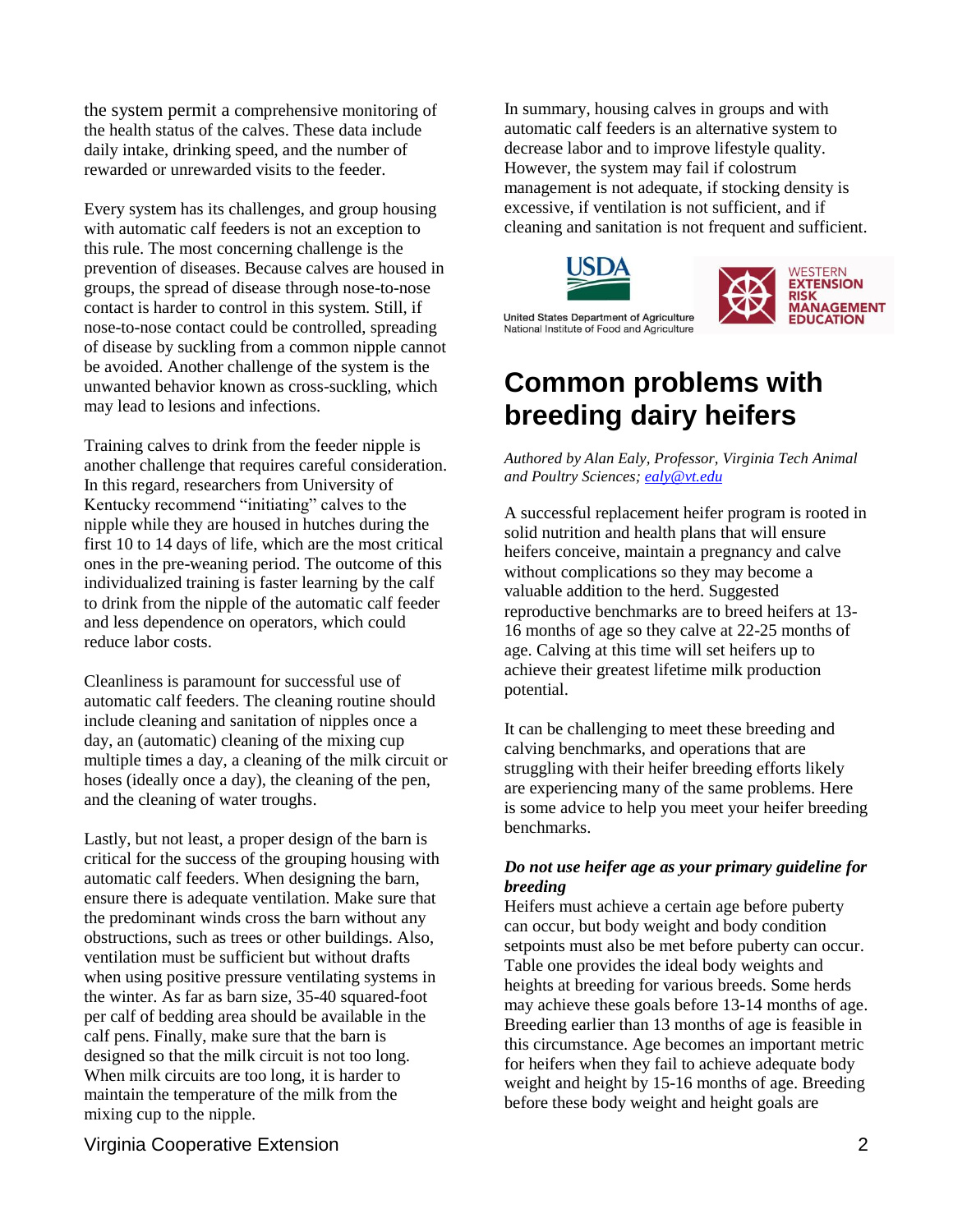achieved is problematic both for getting these heifers pregnant and for dealing with the compensatory growth needs of heifers so they can have a productive, problem-free first lactation.

### **Table 1. Suggested body weights and heights for breeding-age heifers<sup>1</sup>**

| <b>Breed</b>         | (pounds) | <b>Body Weight Withers Height</b><br>(inches) |
|----------------------|----------|-----------------------------------------------|
| Ayrshire             | 700-750  | 46-48                                         |
| <b>Brown Swiss</b>   | 750-800  | 48-51                                         |
| Guernsey             | 700-750  | 46-49                                         |
| Holstein             | 750-800  | 48-50                                         |
| Jersey               | 525-575  | 43-45                                         |
| Milking<br>Shorthorn | 750-800  | 46-48                                         |

<sup>1</sup>Adapted fro[m https://extension.psu.edu/monitoring](https://extension.psu.edu/monitoring-dairy-heifer-growth)[dairy-heifer-growth](https://extension.psu.edu/monitoring-dairy-heifer-growth) 

#### *Consider heifer body condition when making breeding decisions*

Body condition is an excellent way to confirm that body weights and heights are on-track for successful breeding, but it is most useful for ensuring that heifers are not depositing too much fat. This can negatively affect lifetime milk yield by limiting mammary gland development. Strive for a BCS range of 2.5-3.0 before breeding, 2.5-3.25 during breeding and  $3.5 - 3.75$  at calving<sup>1</sup>.

### *Do not rely heavily on natural mating to breed heifers*

Heifers have the best overall conception rate in the herd and they usually contain the newest genetics, so breeding heifers to high genetic merit bulls is an excellent way to maximize genetic gains for the herd. Choose AI sires with high calving ease. One may also consider using X-sorted semen, but only if

the first service conception rate is  $>60\%$ ; otherwise the cost of sexed semen will be too great. The use of X-sorted semen will reduce the incidence of dystocia and increase the numbers of heifers coming from the newest genetics in your herd.

## *Focus on optimizing your AI plan for heifers*

Several options are available to minimize the time and effort required to breed heifers by AI. Breeding heifers based on heat detection is still used heavily in dairy heifers. You may consider trying one of the estrous detection-based AI schemes presented in below in Figure 2. Option A utilizes a progesteronereleasing device (*e.g.* CIDR) and a single prostaglandin F2alpha (PGF) injection so that estrous detection occurs during a seven-day window whereas Option B does not use a CIDR (a \$12-14 savings) but requires two periods of estrous detection. In either option, most heifers will be detected in estrus on the second, third, and fourth day following PGF, but a few heifers will be in estrus earlier or later, so estrous detection for seven days is recommended. The use of heat indicator paint or patches is recommended in both options.

Option B will not work effectively on prepubertal heifers. This should not be a problem since dairy heifers should have experienced one or two estrous cycles before they are being bred. However, prepubertal heifers will respond to the Option A protocol. A cost-effective alternative is to feed melangestrol acetate (MGA) for 14 days, then detect estrus for 10 days.

Timed AI (TAI) strategies are very popular in heifers because they avoid the need to detect estrus and because it is extremely effective. Eighty-five to ninety percent of heifers should respond properly to the protocol regardless of their pubertal status. A popular five-day TAI synchronization protocol is



*Figure 2. Estrous synchronization and timed AI strategies for dairy heifers. Adapted from2*

# Virginia Cooperative Extension 3